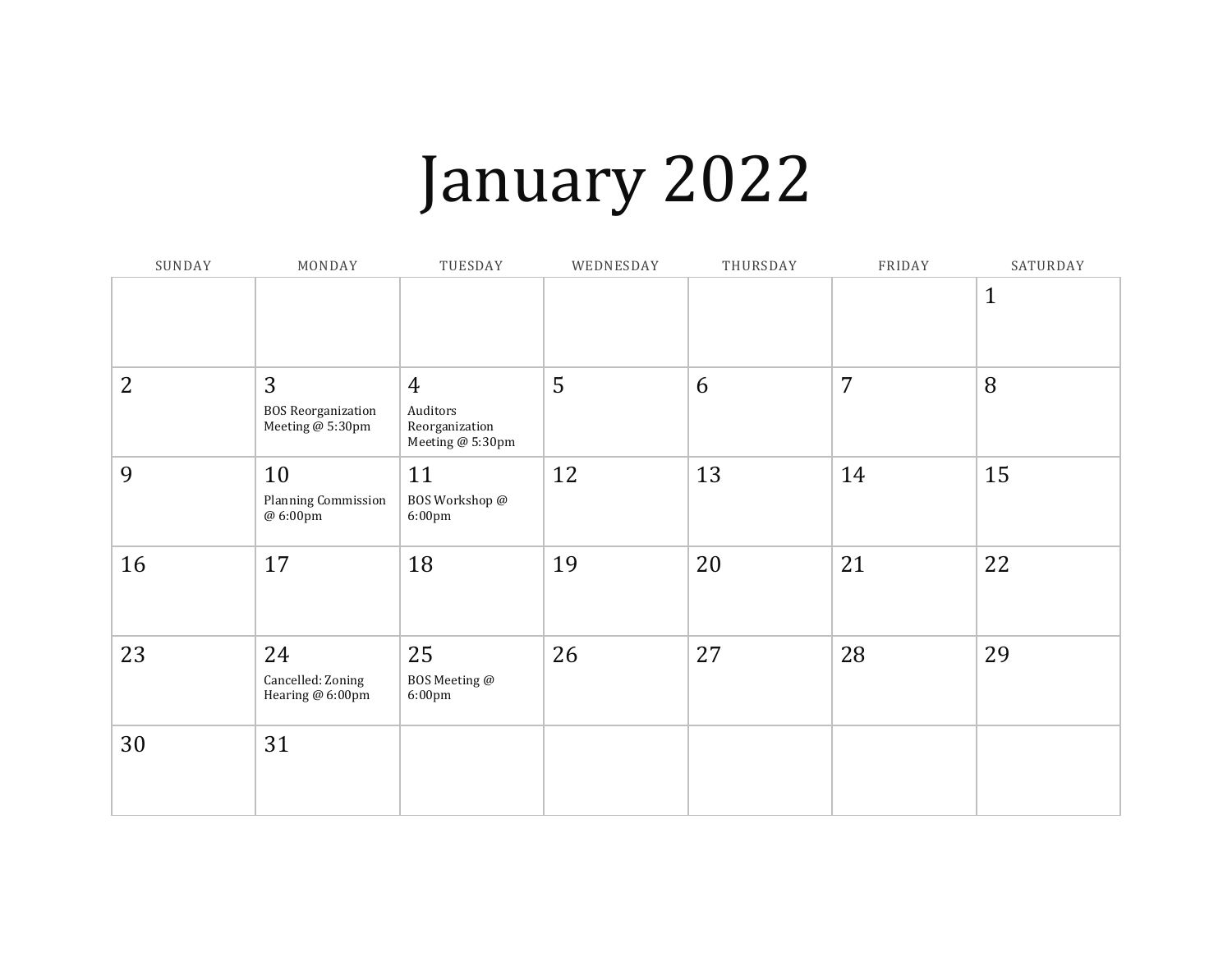## February 2022

| SUNDAY | MONDAY                                                           | TUESDAY                                 | WEDNESDAY      | THURSDAY                 | FRIDAY         | SATURDAY |
|--------|------------------------------------------------------------------|-----------------------------------------|----------------|--------------------------|----------------|----------|
|        |                                                                  | $\mathbf{1}$                            | $\overline{2}$ | 3                        | $\overline{4}$ | 5        |
| 6      | $\overline{7}$                                                   | 8                                       | 9              | 10<br>Sewer Payments Due | 11             | 12       |
| 13     | 14<br>Planning Commission<br>Meeting @ 6:00pm<br><b>CANCELED</b> | 15                                      | 16             | 17                       | 18             | 19       |
| 20     | 21                                                               | 22<br>BOS Meeting @<br>$6:00 \text{pm}$ | 23             | 24                       | 25             | 26       |
| 27     | 28<br>Zoning Hearing @<br>6:00pm                                 |                                         |                |                          |                |          |
|        |                                                                  |                                         |                |                          |                |          |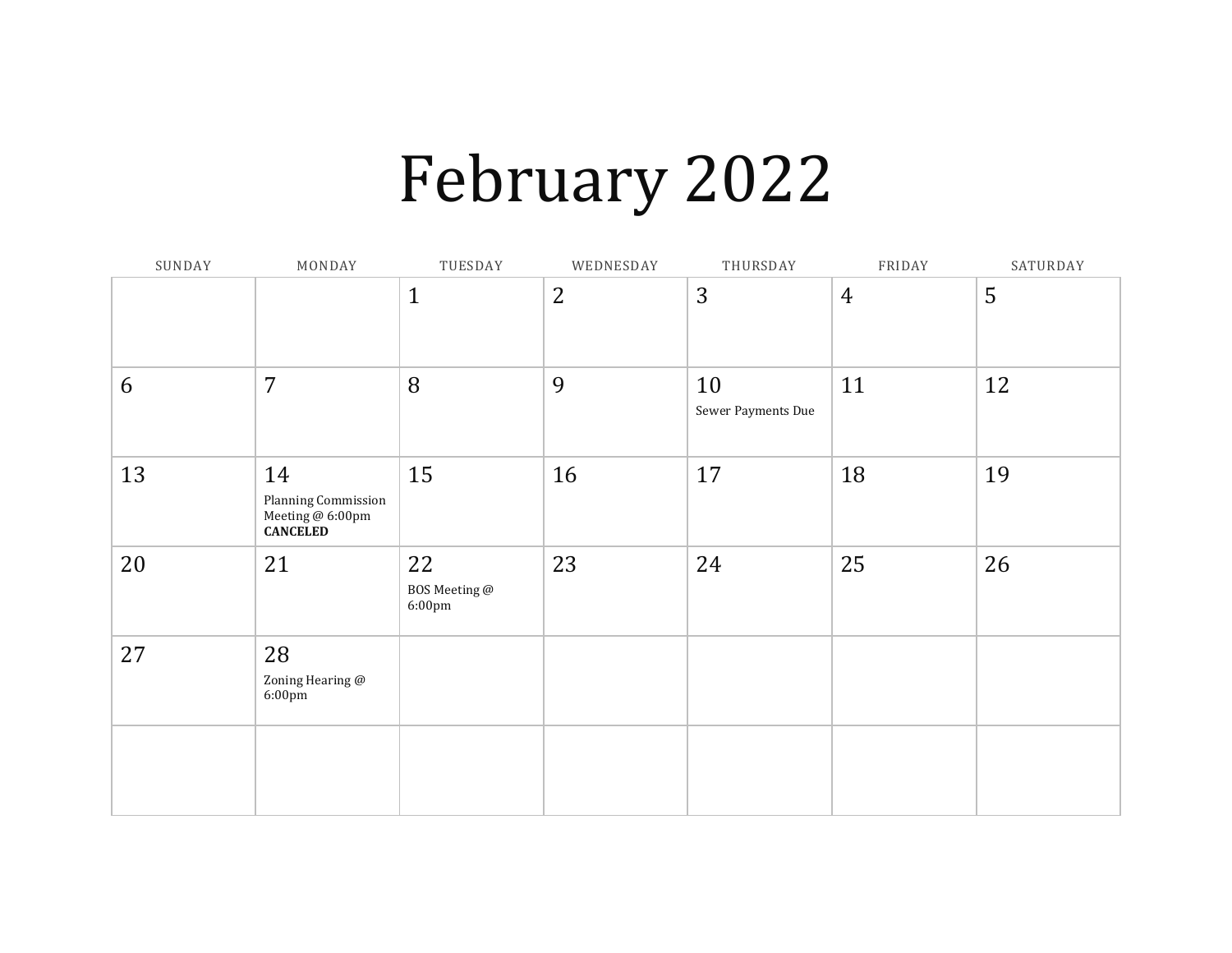### March 2022

| SUNDAY | MONDAY                                | TUESDAY                                 | WEDNESDAY      | THURSDAY | FRIDAY         | SATURDAY |
|--------|---------------------------------------|-----------------------------------------|----------------|----------|----------------|----------|
|        |                                       | $\mathbf{1}$                            | $\overline{2}$ | 3        | $\overline{4}$ | 5        |
| 6      | $\overline{7}$                        | 8                                       | 9              | 10       | 11             | 12       |
| 13     | 14<br>Planning Commission<br>@ 6:00pm | 15                                      | 16             | 17       | 18             | 19       |
| 20     | 21                                    | 22<br>BOS Meeting @<br>$6:00 \text{pm}$ | 23             | 24       | 25             | 26       |
| 27     | 28<br>Zoning Hearing @<br>6:00pm      | 29                                      | 30             | 31       |                |          |
|        |                                       |                                         |                |          |                |          |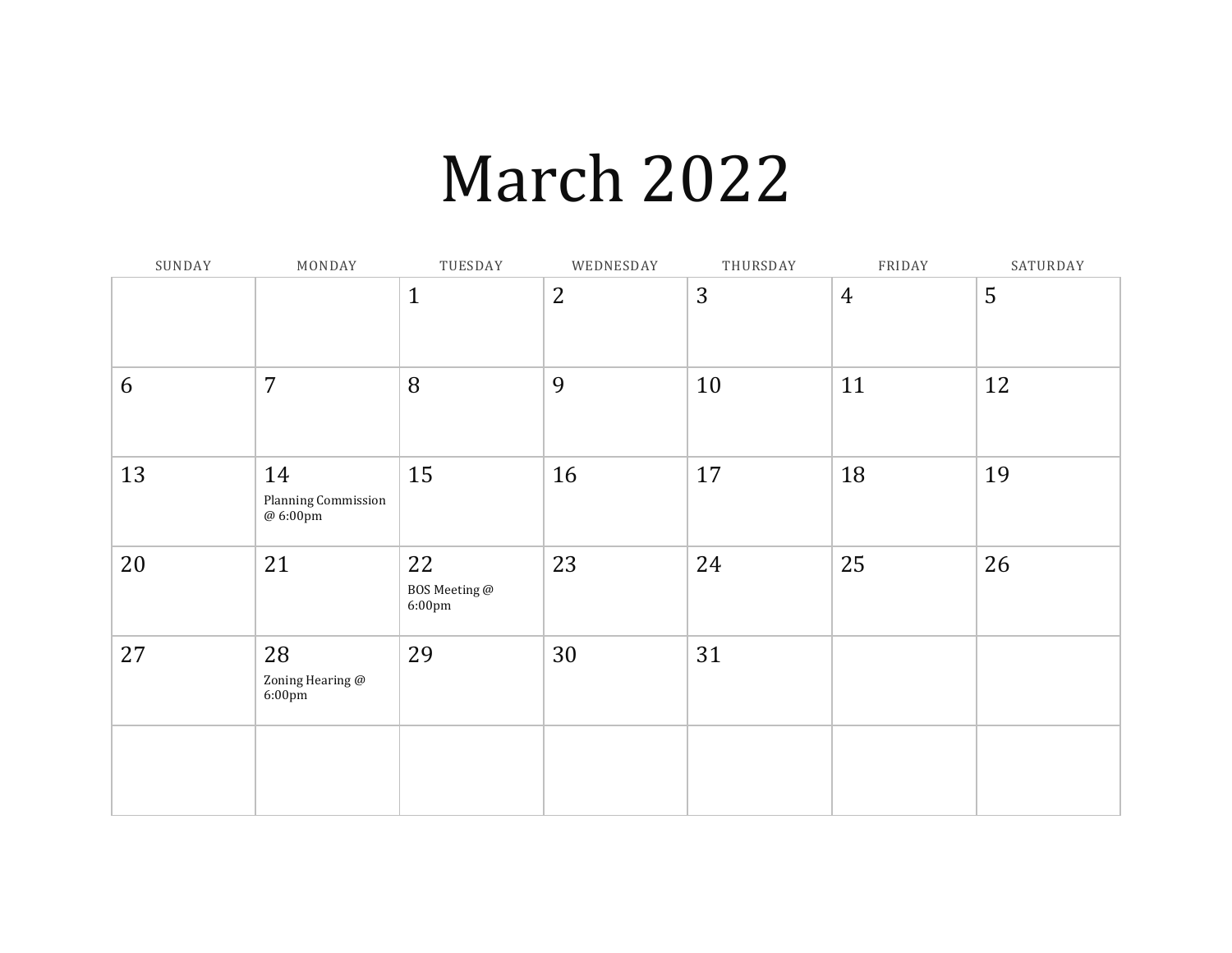## April 2022

| SUNDAY | MONDAY                                                   | TUESDAY                                  | WEDNESDAY                                      | THURSDAY | FRIDAY                                             | SATURDAY       |
|--------|----------------------------------------------------------|------------------------------------------|------------------------------------------------|----------|----------------------------------------------------|----------------|
|        |                                                          |                                          |                                                |          | $\mathbf{1}$                                       | $\overline{2}$ |
| 3      | $\overline{4}$                                           | 5                                        | 6                                              | 7        | 8                                                  | 9              |
| 10     | 11<br>Planning Commission<br>@ 6:00pm<br><b>CANCELED</b> | 12                                       | 13                                             | 14       | 15<br><b>Good Friday</b><br><b>Township Closed</b> | 16             |
| 17     | 18                                                       | 19<br>BOS Workshop @<br>$6:00 \text{pm}$ | 20<br>Strategic Planning<br>Committee @ 6:00pm | 21       | 22                                                 | 23             |
| 24     | 25<br>Zoning Hearing @<br>6:00pm                         | 26<br>BOS Meeting @<br>6:00pm            | 27                                             | 28       | 29                                                 | 30             |
|        |                                                          |                                          |                                                |          |                                                    |                |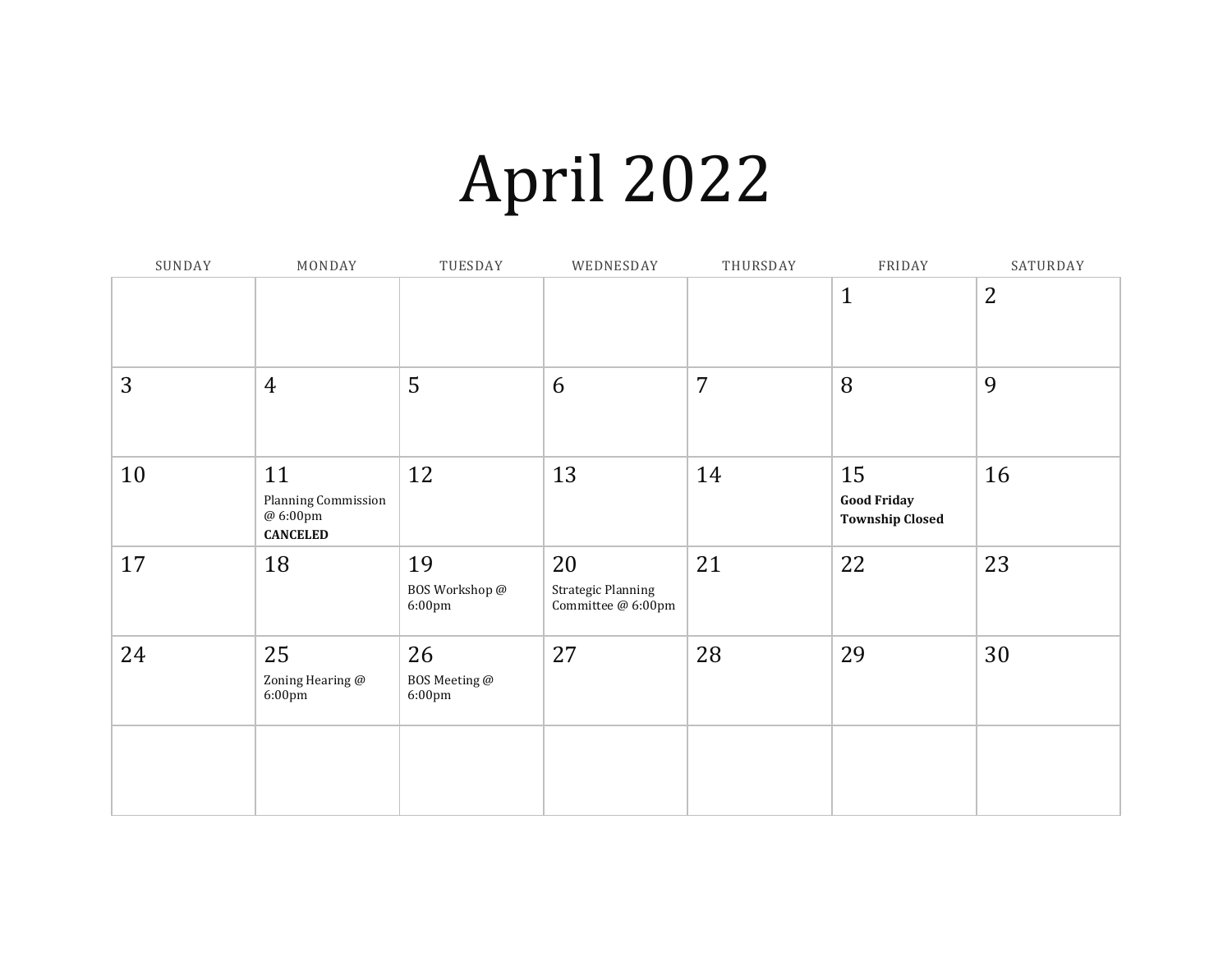# May 2022

| SUNDAY       | MONDAY                                              | TUESDAY                                  | WEDNESDAY                                             | THURSDAY | FRIDAY | SATURDAY |
|--------------|-----------------------------------------------------|------------------------------------------|-------------------------------------------------------|----------|--------|----------|
| $\mathbf{1}$ | $\overline{2}$                                      | 3                                        | 4                                                     | 5        | 6      | 7        |
| 8            | 9<br>Planning Commission<br>@ 6:00pm                | 10<br>Sewer Payments Due                 | 11<br><b>Strategic Planning</b><br>Committee @ 6:00pm | 12       | 13     | 14       |
| 15           | 16                                                  | 17<br>BOS Workshop @<br>$6:00 \text{pm}$ | 18                                                    | 19       | 20     | 21       |
| 22           | 23<br><b>CANCELED</b> Zoning<br>Hearing @ 6:00pm    | 24<br>BOS Meeting @<br>6:00pm            | 25                                                    | 26       | 27     | 28       |
| 29           | 30<br><b>Memorial Day</b><br><b>Township Closed</b> | 31                                       |                                                       |          |        |          |
|              |                                                     |                                          |                                                       |          |        |          |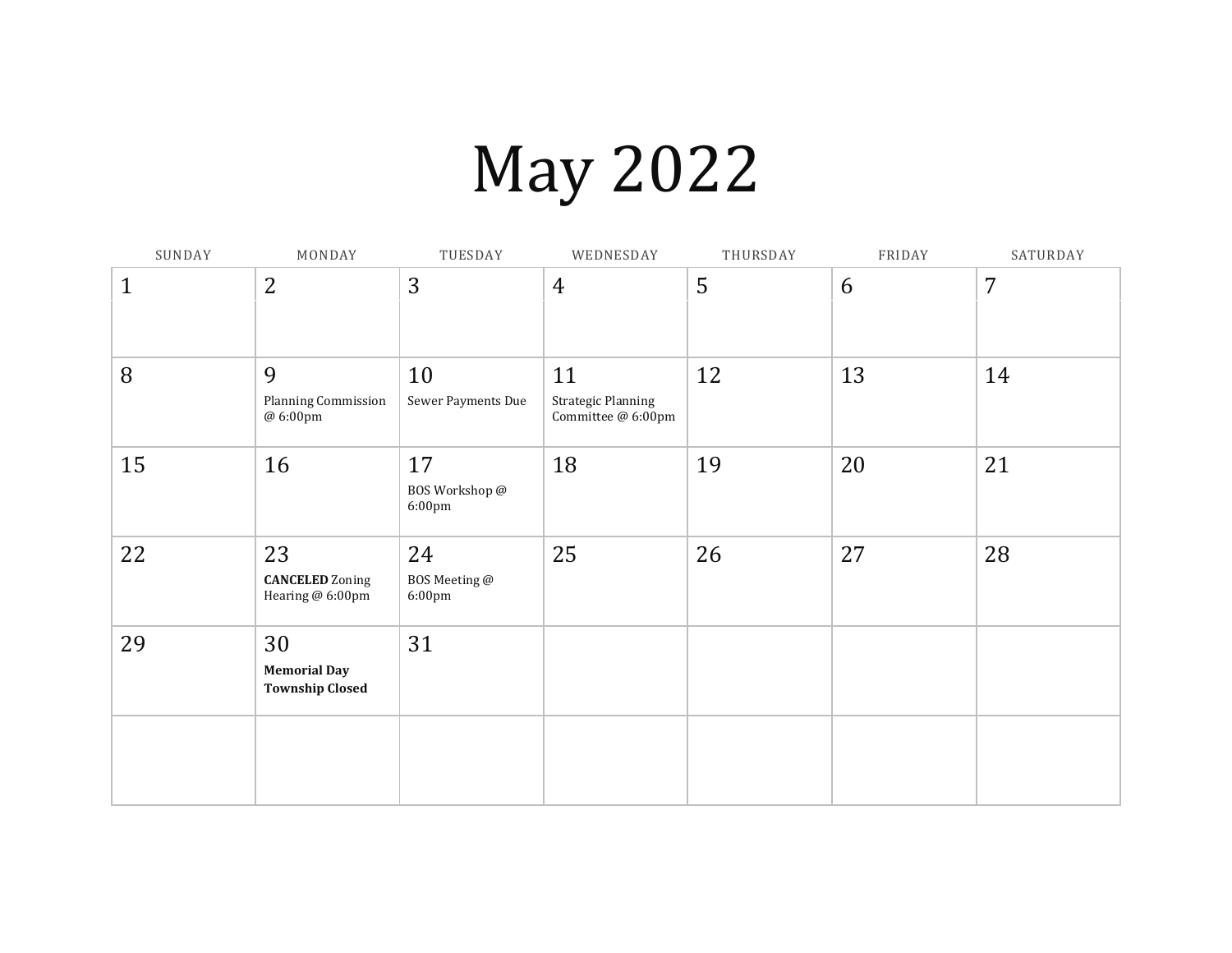## June 2022

| SUNDAY | MONDAY                                | TUESDAY                                     | WEDNESDAY                                     | THURSDAY       | FRIDAY | SATURDAY       |
|--------|---------------------------------------|---------------------------------------------|-----------------------------------------------|----------------|--------|----------------|
|        |                                       |                                             | $\mathbf{1}$                                  | $\overline{2}$ | 3      | $\overline{4}$ |
| 5      | 6                                     | $\overline{7}$                              | 8<br>Strategic Planning<br>Committee @ 6:00pm | 9              | 10     | 11             |
| 12     | 13<br>Planning Commission<br>@ 6:00pm | 14                                          | 15                                            | 16             | 17     | 18             |
| 19     | 20                                    | 21<br>Special Meeting @<br>$6:00 \text{pm}$ | 22                                            | 23             | 24     | 25             |
| 26     | 27<br>Zoning Hearing @<br>6:00pm      | 28<br>BOS Meeting @<br>$6:00 \text{pm}$     | 29                                            | 30             |        |                |
|        |                                       |                                             |                                               |                |        |                |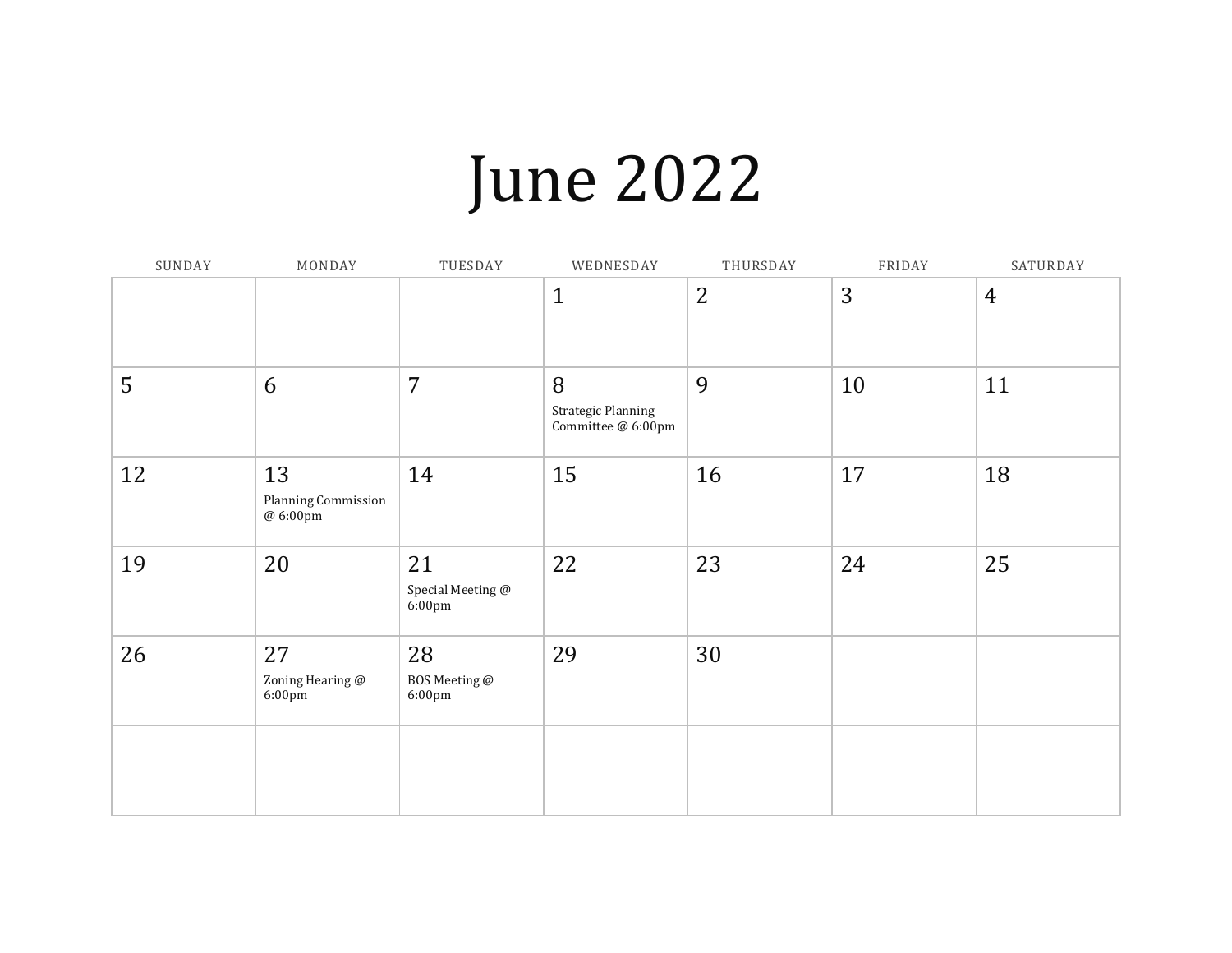# July 2022

| SUNDAY | MONDAY                                                              | TUESDAY                        | WEDNESDAY                                             | THURSDAY       | FRIDAY       | SATURDAY       |
|--------|---------------------------------------------------------------------|--------------------------------|-------------------------------------------------------|----------------|--------------|----------------|
|        |                                                                     |                                |                                                       |                | $\mathbf{1}$ | $\overline{2}$ |
| 3      | $\overline{4}$<br><b>Independence Day</b><br><b>Township Closed</b> | 5                              | 6                                                     | $\overline{7}$ | 8            | 9              |
| 10     | 11<br>Planning Commission<br>Meeting @ 6:00pm                       | 12                             | 13<br><b>Strategic Planning</b><br>Committee @ 6:00pm | 14             | 15           | 16             |
| 17     | 18                                                                  | 19<br>BOS Workshop @<br>6:00pm | 20                                                    | 21             | 22           | 23             |
| 24     | 25<br>Zoning Hearing @<br>$6:00 \text{pm}$                          | 26<br>BOS Meeting @<br>6:00pm  | 27                                                    | 28             | 29           | 30             |
| 31     |                                                                     |                                |                                                       |                |              |                |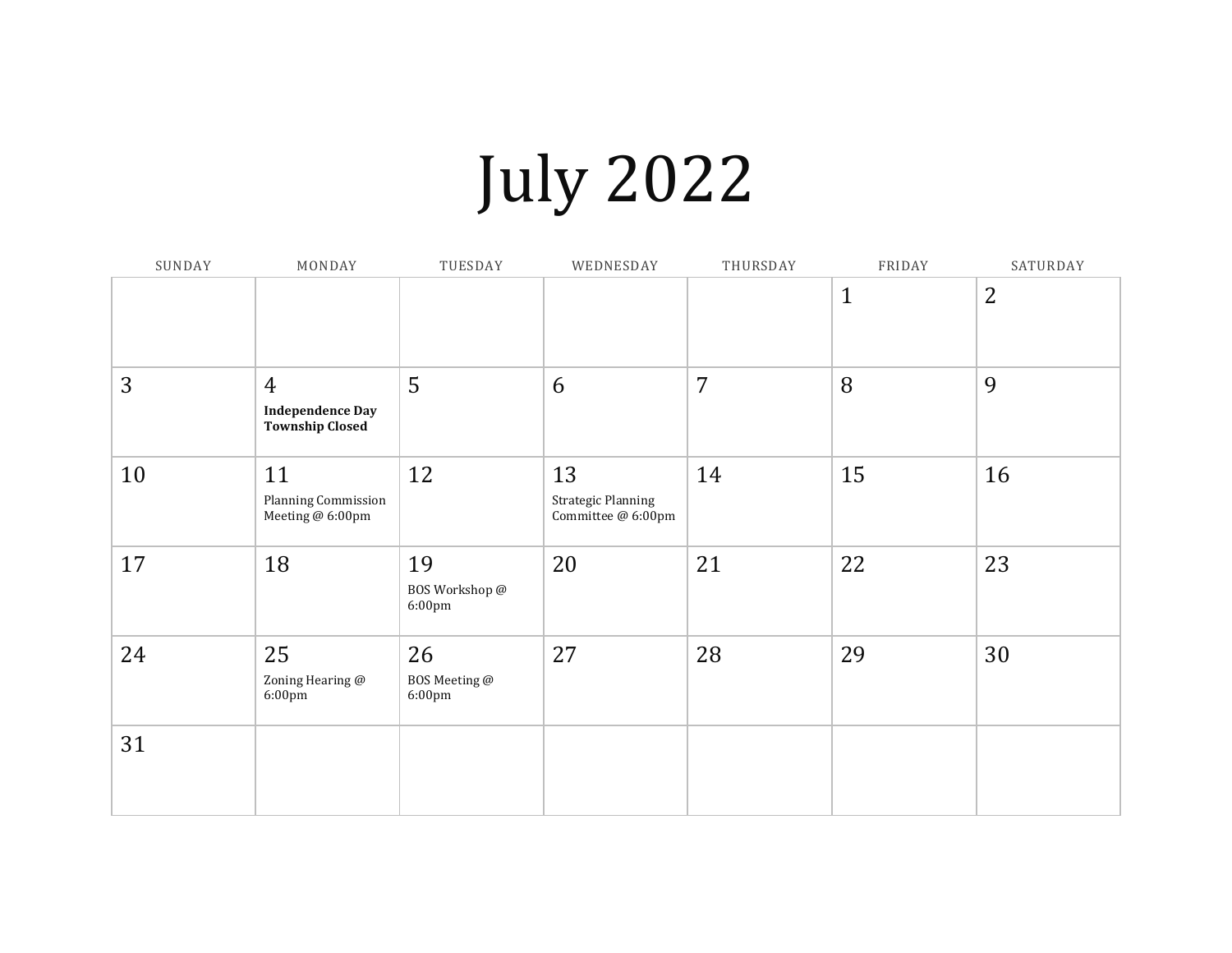## August 2022

| SUNDAY         | MONDAY                                       | TUESDAY                                 | WEDNESDAY                                                                   | THURSDAY       | FRIDAY | SATURDAY |
|----------------|----------------------------------------------|-----------------------------------------|-----------------------------------------------------------------------------|----------------|--------|----------|
|                | $\mathbf{1}$                                 | $\overline{2}$                          | 3                                                                           | $\overline{4}$ | 5      | 6        |
| $\overline{7}$ | 8<br>Planning Commission<br>Meeting @ 6:00pm | 9                                       | 10<br>Sewer Payments Due<br><b>Strategic Planning</b><br>Committee @ 6:00pm | 11             | 12     | 13       |
| 14             | 15                                           | 16<br>BOS Workshop @<br>6:00pm          | 17                                                                          | 18             | 19     | 20       |
| 21             | 22<br>Zoning Hearing @<br>6:00pm             | 23<br>BOS Meeting @<br>$6:00 \text{pm}$ | 24                                                                          | 25             | 26     | 27       |
| 28             | 29                                           | 30                                      | 31                                                                          |                |        |          |
|                |                                              |                                         |                                                                             |                |        |          |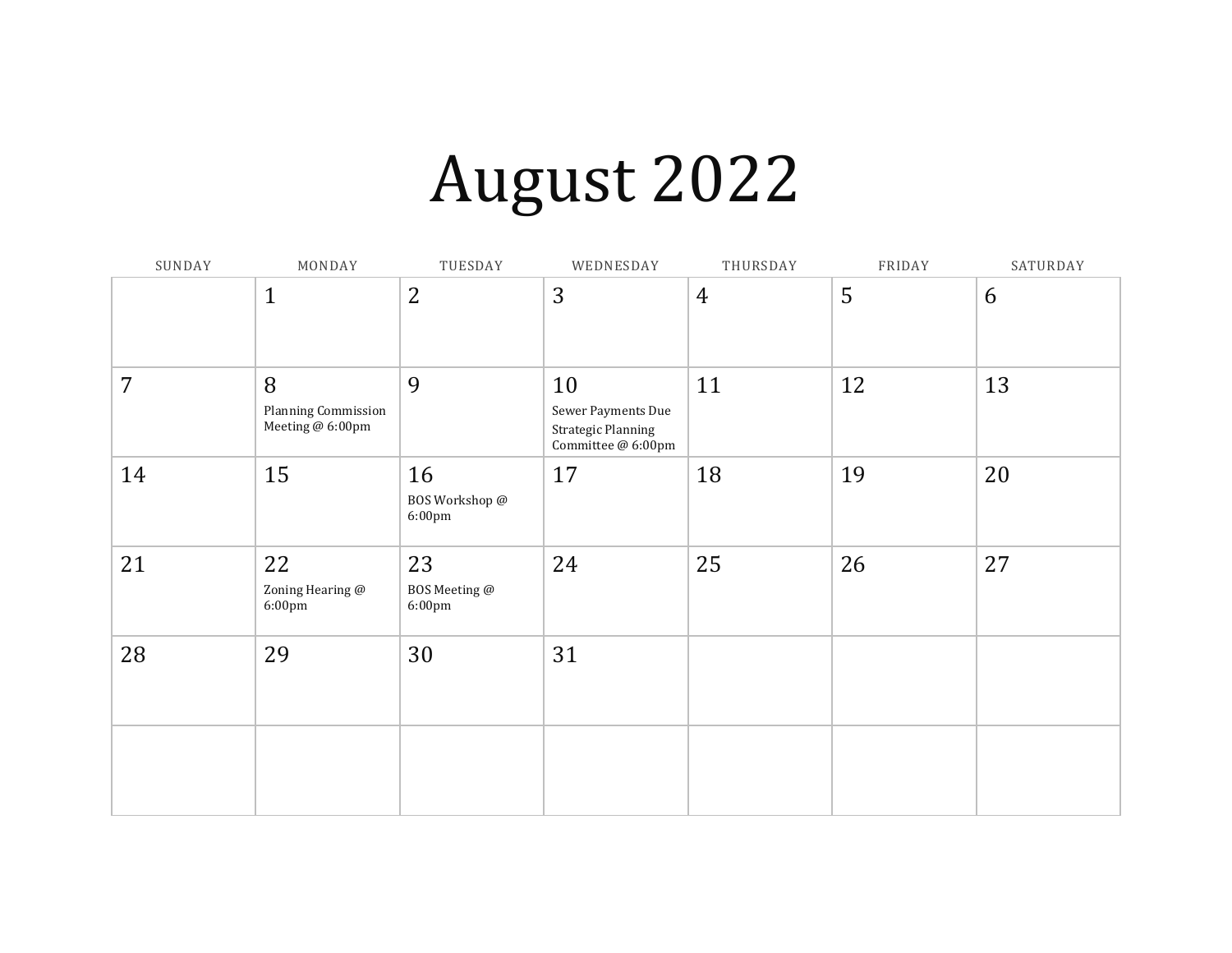### September 2022

| SUNDAY         | MONDAY                                          | TUESDAY                                  | WEDNESDAY                                        | THURSDAY     | FRIDAY         | SATURDAY |
|----------------|-------------------------------------------------|------------------------------------------|--------------------------------------------------|--------------|----------------|----------|
|                |                                                 |                                          |                                                  | $\mathbf{1}$ | $\overline{2}$ | 3        |
| $\overline{4}$ | 5<br><b>Labor Day</b><br><b>Township Closed</b> | 6                                        | 7                                                | 8            | 9              | 10       |
| 11             | 12<br>Planning Commission<br>@ 6:00pm           | 13<br>BOS Workshop @<br>$6:00 \text{pm}$ | 14                                               | 15           | 16             | 17       |
| 18             | 19                                              | 20                                       | 21<br>Strategic Planning<br>Committee $@$ 6:00pm | 22           | 23             | 24       |
| 25             | 26<br>Zoning Hearing @<br>6:00pm                | 27<br>BOS Meeting @<br>$6:00 \text{pm}$  | 28                                               | 29           | 30             |          |
|                |                                                 |                                          |                                                  |              |                |          |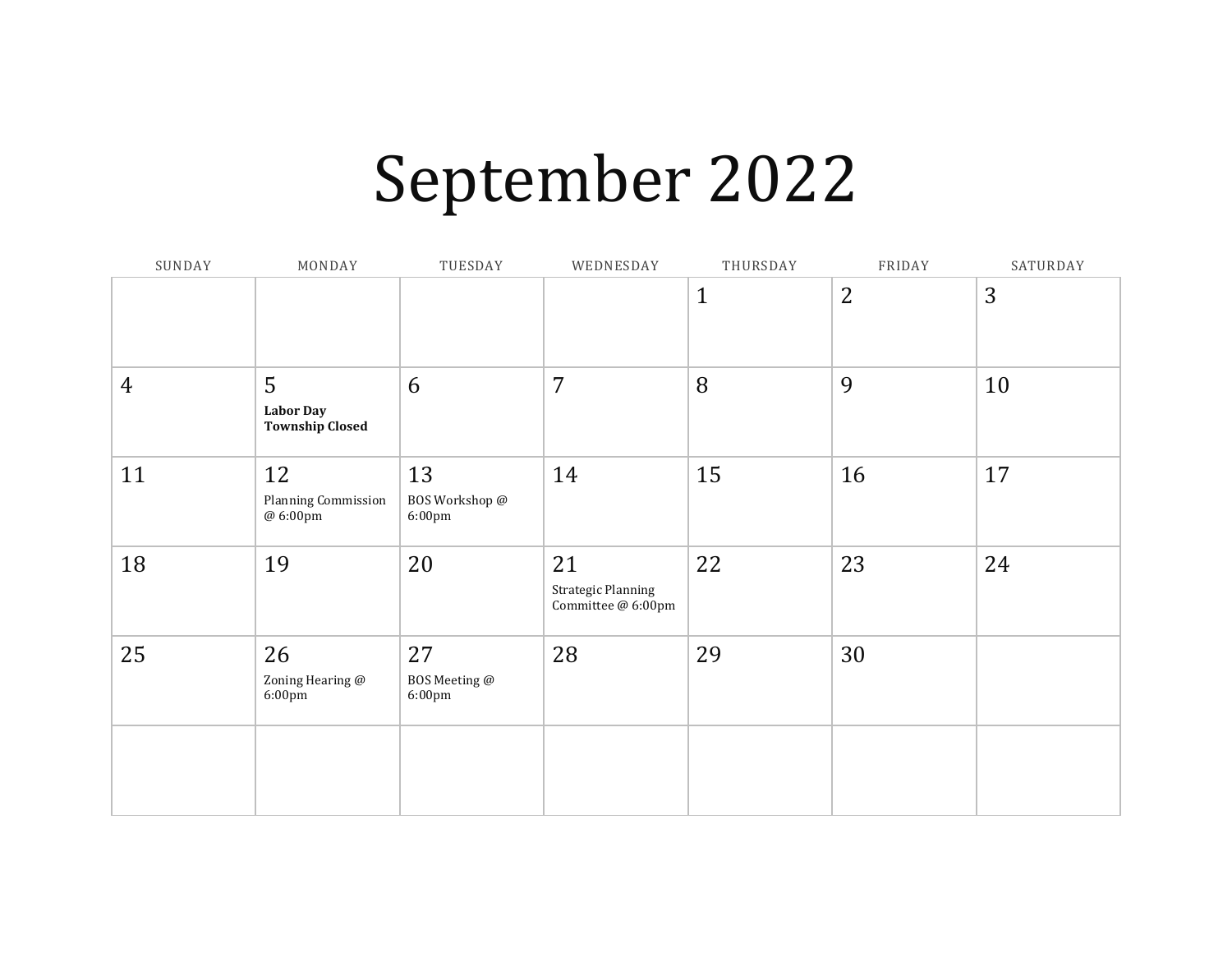#### October 2022

| SUNDAY | MONDAY                                              | TUESDAY                                       | WEDNESDAY                                                   | THURSDAY | FRIDAY         | SATURDAY     |
|--------|-----------------------------------------------------|-----------------------------------------------|-------------------------------------------------------------|----------|----------------|--------------|
|        |                                                     |                                               |                                                             |          |                | $\mathbf{1}$ |
| 2      | 3                                                   | $\overline{4}$                                | 5                                                           | 6        | $\overline{7}$ | 8            |
| 9      | 10<br><b>Columbus Day</b><br><b>Township Closed</b> | 11<br>Planning Commission<br>Meeting @ 6:00pm | 12<br>BOS Workshop @<br>6:00pm<br><b>Strategic Planning</b> | 13       | 14             | 15           |
| 16     | 17                                                  | 18                                            | 19                                                          | 20       | 21             | 22           |
| 23     | 24<br>Zoning Hearing @<br>6:00pm                    | 25<br>BOS Meeting @<br>$6:00 \text{pm}$       | 26                                                          | 27       | 28             | 29           |
| 30     | 31                                                  |                                               |                                                             |          |                |              |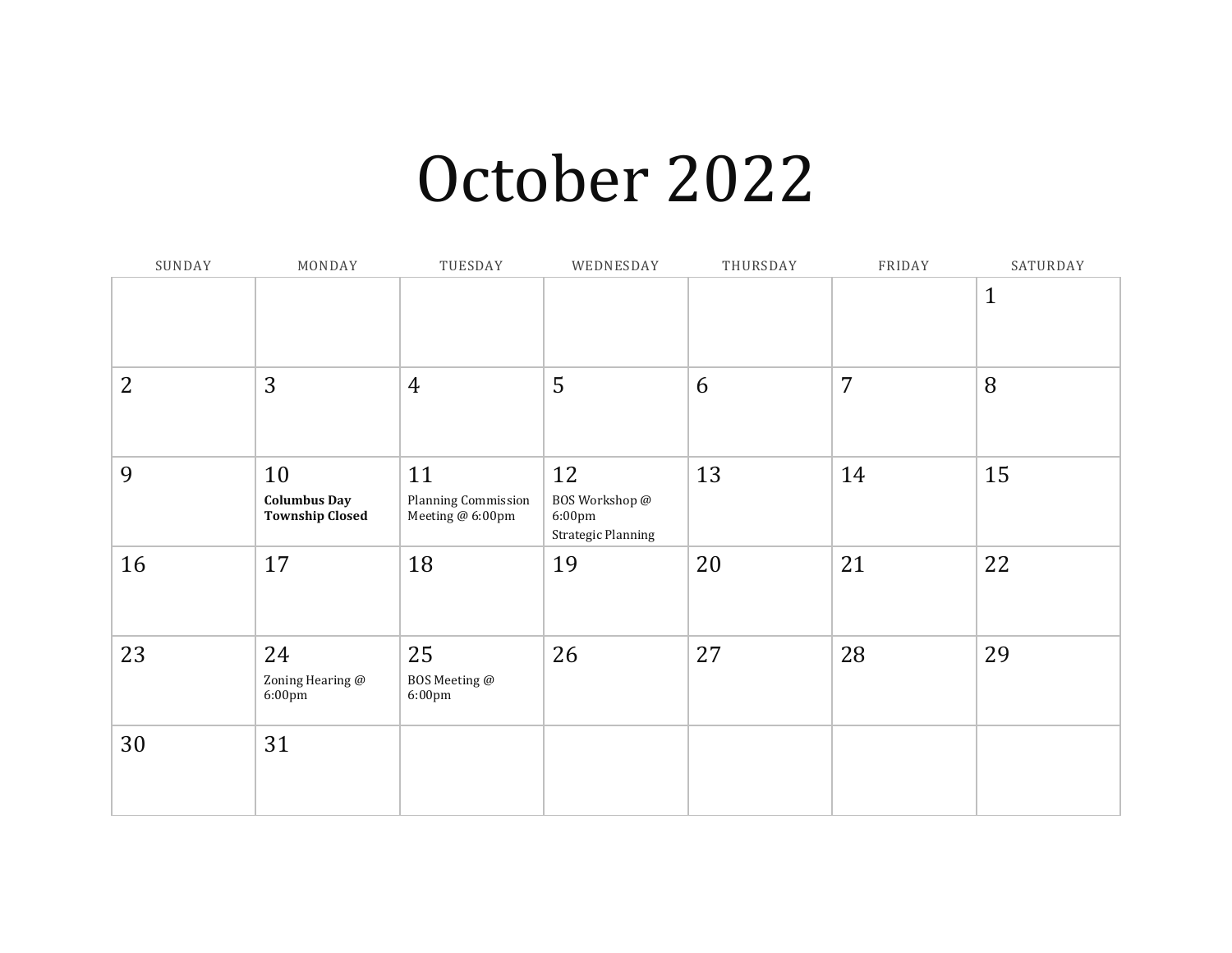#### November 2022

| SUNDAY | MONDAY                                        | TUESDAY                                 | WEDNESDAY | THURSDAY                                            | FRIDAY                                              | SATURDAY |
|--------|-----------------------------------------------|-----------------------------------------|-----------|-----------------------------------------------------|-----------------------------------------------------|----------|
|        |                                               | $\mathbf{1}$                            | 2         | 3                                                   | $\overline{4}$                                      | 5        |
| 6      | $\overline{7}$                                | 8                                       | 9         | 10<br>Sewer Payments Due                            | 11<br><b>Veterans Day</b><br><b>Township Closed</b> | 12       |
| 13     | 14<br>Planning Commission<br>Meeting @ 6:00pm | 15                                      | 16        | 17                                                  | 18                                                  | 19       |
| 20     | 21                                            | 22<br>BOS Meeting @<br>$6:00 \text{pm}$ | 23        | 24<br><b>ThanksGiving</b><br><b>Township Closed</b> | 25<br><b>Township Closed</b>                        | 26       |
| 27     | 28<br>Zoning Hearing @<br>6:00pm              | 29                                      | 30        |                                                     |                                                     |          |
|        |                                               |                                         |           |                                                     |                                                     |          |